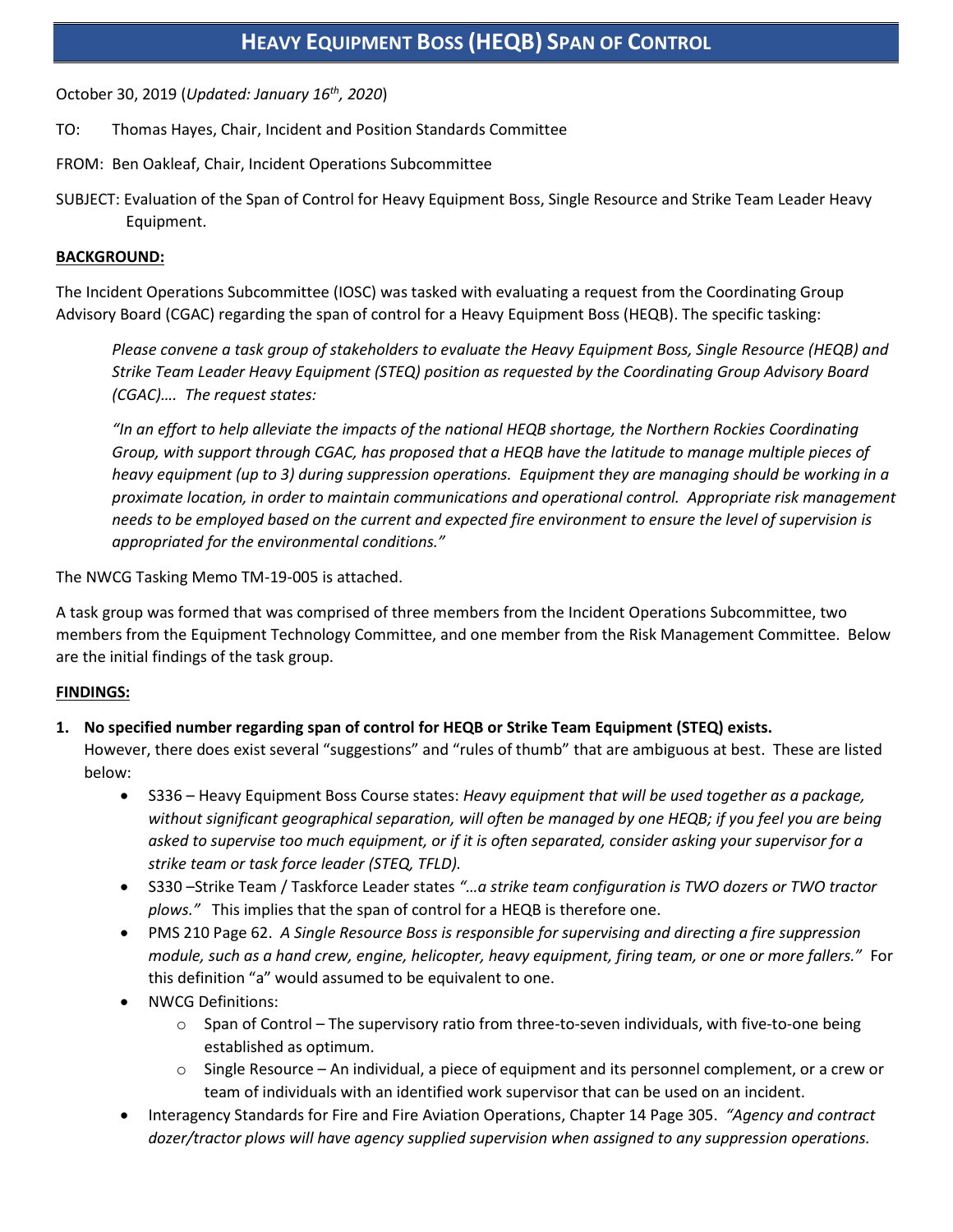As evident by the CGAC request, there may be a cultural assumption that the current span of control for HEQB is two or less. "*The standard practice is to pair each piece of heavy equipment with a qualified HEQB.*"

### **2. Several Lessons Learned have occurred relating to heavy equipment and inadequate supervision.**

Below are some of the findings/recommendations for two incidents that are associated with inadequate fireline supervision and heavy equipment.

- Sheep Gap Fire Findings (2017) Lolo Nation Forest, MT: *While the heavy eqpipment task force is an efficient and effective model, this incident brought to light a potential pitfall regarding the number of fireline personnel (HEQB, TFLD) required to provide adequate supervision and safety of the task force. The contract requiring a minimum of one HEQB working directly with the task force is likelly adequate in most situations. However, in situations such as the events of September 12 when multiple pieces of equipment become separated and utilited different escape routes, fireline supervision may become inadequate. This issue may also occur in other situations, simply due to the nature of the different pieces of equipment, which operate at different speeds, have different limitations and capabilities.*
- Pothole Fire (2019) Twin Falls District BLM, ID: *Current policy does not require cooperator equipment to operate with support personnel (such as a swamper). In this instance, the dozer operator met the qualification standard identified in the RFPA agreement and had communication with the IC and RFPA Director, but no other resources were working directly with him. It is recommended that whenever possible experienced personnel be assigned to support heavy equipment, act as a lookout/scout, watch for slop overs, and advise on tactics.*
- Other incidents of note that were related to lack of supervision by HEQB:
	- o Pleasant Fire (2017) Cal Fire
	- o Liberty Fire (2017) Montana DNR
	- o Lumpkin Fire (2015) Cal Fire
	- o Trailhead Fire (2016) Eldorado NF, CA.

The overarching and consistent finding of these incidents seems to be that the negative events occurred when there was a lack of direct supervision for the piece of equipment. The lack of supervision led to poor decision by the operator, late or untimely decisions, and a general chaos in trying to organize large pieces of equipment in a short time frame.

## **REASONING & RECOMMENDATIONS:**

As the specific request stands, increasing the span of control for HEQB to three, the task group does not support this request. The general consensus was that three pieces of equipment is too much responsibility for someone at the single resource level. The basis for this decision is as follows:

- **1.** Current practices would not permit other single resource level qualifications to supervisor more than one, let alone three. For example, it would not be acceptable to allow a Crew Boss (CRWB) to supervise two crews, a Helicopter Manager (HEMB) to supervise two helicopters, or and Engine Boss (ENGB) to supervise two engines; even if they are in close proximity. As documented earlier, even though no specific definition for HEQB span of control exists; none of the statements found suggest that three would be appropriate.
- **2.** Increasing the number to three would create a slippery slope. As stated in the request, there would be several parameters defined when this number would be used. But as is often seen in Lessons Learned, we do not always follow those parameters. Those parameters are also subjective, and what is simple fire behavior or "proximate location" for some, will not be the same for others.
- **3.** This request does not stem from an issue with HEQB performance, it originated because of a resource shortage. By accepting a span of control of three, we would be effectively taking a problem that is occurring